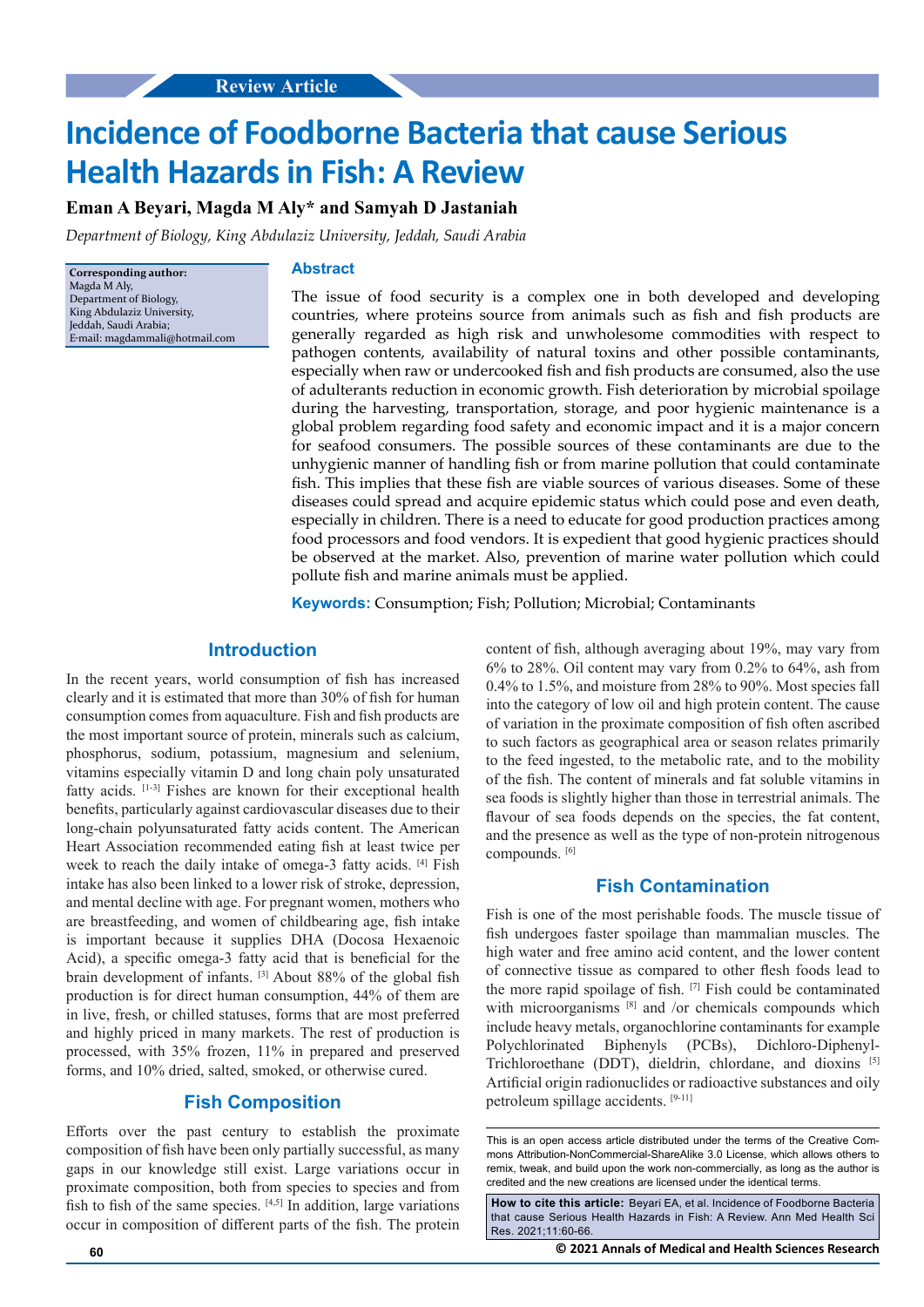## **Bacterial Fish Contamination**

Microorganisms in the marine environment have both beneficial and harmful functions. They execute biogeochemical cycles that are a critical process in marine environments. [12] Microbial contaminants mainly consist of pathogenic groups of bacteria, viruses, and parasites. The presence of different bacteria species including human pathogenic bacteria in fish can be linked to direct contact with a contaminated water environment and ingestion of bacteria from sediments or contaminated feed. Thus, bacteria detected in fish reflect the condition and safety of aquatic environments. [13] Bacteria represent most pathogens in fish that can cause food borne diseases in humans. Bacterial abundance in fish species generally varies based on environmental and biological factors. Some fishes are inherently more prone to contamination depending on the species, feeding pattern, age, size, harvest season, habitat characteristics, and geographical location. [14]

Various factors including the season, part of the digestive tract of fish, and feeding type can affect the number of microorganisms detected. The minimum and maximum findings for specific bacteria were related to the changes of water temperature and were observed during winter and summer seasons. [15]

Fish is one of the most perishable foods by bacteria due to presence of unsaturated fish oils which seem to be more susceptible to oxidative deterioration than other animal fats. Also, fish flesh is more perishable due to rapid autolysis by fish enzymes and pH of fish has an important influence on it's perish ability in addition to availability of nutrients for the growth of microorganisms, ambient temperature and high moisture content. [16]

The microbiology of fish skin and gastrointestinal tract has been subjected to many researches. Fish can spoil from both outer surface and inner surfaces as fish stomach contain digested and partially digested food which can pass into the intestine. Fish microorganisms present on the external surfaces including slime, gills, and the gut of the fish. These microorganisms are kept away from invading the sterile flesh by the normal defense mechanism of fish when they are alive. After fish is being caught and dying the immune system collapses and the enzymes secreted by microorganisms make them to invade or diffuse and proliferate freely into the flesh, stomach and skin surface, where they react with complex mixture of natural substances present resulting in a well-defined sequence of changes in odoriferous and flavours compounds. [2]

## **Microflora of Fish and Fish Environments**

Fish from natural environments are known to harbor various bacterial species. Bacterial colonization can be observed on fish skin and gills due to constant exposure to contaminated water, while the digestive tract may be affected through contaminated feed or water. Contamination of fish muscles is also possible when immunological resistance is compromised. [17] It is generally accepted that bacteria found on fish skin are the same as those found in the contaminated water, including such genera and species as *Aeromonas spp.* (*Aeromonas hydrophila, A. bestiarum, A. caviae, A. jandaei, A. schubertii, A. veronii*),

*Flexibacter spp., Proteus spp., Providencia spp., Psychrobacter spp., Moraxella spp., Pseudomonas fluorescens, Acinetobacter johnsonii, Alcaligen espiechaudii, Enterobacter aerogenes, Escherichia coli*, *Micrococcus luteus*, and *Vibrio fluvialis.* [13] Usually, the muscles and internal organs of healthy fish are sterile. However, some studies reported the presence of bacteria (*Pseudomonas spp. and Vibrio spp., including V. fischeri, V. harveyi, V. pelagius, V. splendidus*) in the liver and kidneys of turbot (*Scophthalmus maximus*). [18,19] The highest bacterial loads were observed in the gills and digestive tract of fish and can reach 106 CFU/g and 108 CFU/g, respectively. [13]

## **Foodborne Diseases**

Bacterial gastrointestinal infections continue to cause illness and death and contribute to economic loss in most parts of the world, including high-income generating countries that have developed surveillance and control programs. [20] In the developing world, foodborne infection leads to the death of many children, as well as resulting in diarrheal disease which can have long-term effects on children's growth as well as on their physical and noes is development and it also heavily affects the healthcare systems. Consumption of fish may cause diseases due to infection or intoxication. Many microbial species are pathogenic to humans. They are known to produce toxins that cause lethal diseases. [21-23]

According to Clarence et al. food borne diseases are diseases resulting from ingestion of bacteria or toxins produced by micro-organisms present in food. The intensity of the signs and symptoms may vary with the amount of contaminated food ingested and susceptibility of the individuals to the toxin. [24] Pathogens such as *Campylobacter, Salmonella, Yersinia, E. coli*, and *Listeria monocytogenes* are responsible for major foodborne outbreaks worldwide. [25]

Epidemic and pandemic cholera is associated with toxigenic strains of *Vibrio cholerae* O1 and O139. The toxin is produced in the intestine during multiplication and causes marked loss of fluid into the intestine, resulting in extremely watery diarrhea which leads to extreme dehydration and, if not treated, to death. Contamination of seafood is usually either by fecal contamination of the marine environment or by contact with fecal contaminated fresh water during preparation of the food. *Vibrio cholerae* serotypes other than O1 and O139 may be pathogenic. Some may be able to produce cholera toxin but lack the ability to produce epidemics and pandemics. Although *Vibrio cholerae* O1 and O139 infections are potentially severe, and the public health consequences of epidemics may be grave, infections due to other *Vibrio cholerae* serotypes are much more commonly associated with seafood and, in general, cause a much higher level of morbidity and mortality from this source. *Vibrio cholerae* O1 outbreaks have also been reported in association with raw shellfish consumption or raw seafood or cooked crab. [26] Whereas contamination with other *vibrios* arises from bacteria naturally present in the marine environment that with *Vibrio cholerae*, serovar O1, may be associated with fecal contamination. *Vibrio cholerae* non-O1 serotypes have also been reported from the marine environment in the UK, France, and Italy. [27,28]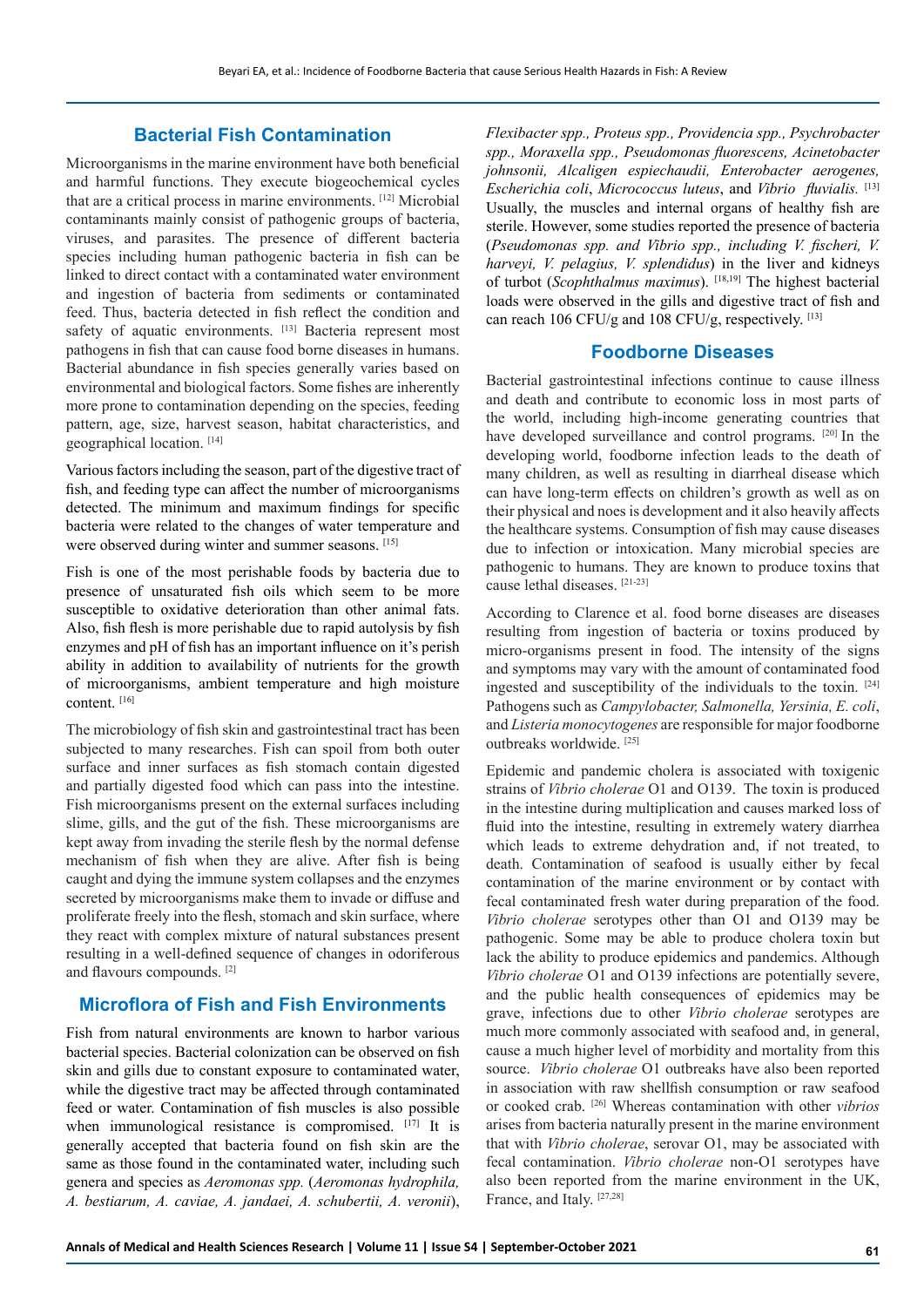Invasive *Listeriosis* is a severe disease mainly associated with a specific risk group of people. It causes meningitis, encephalitis, bacteremia, and febrile gastroenteritis. Most disease occurs in immunosuppressed individuals. The organism occurs widely in the environment. Although there is a large concentration on testing of seafood products for *Listeria monocytogenes*, and some other *Listeria spp*., the level of risk associated with this organism from seafood consumption is probably small. The United States of America risk assessment on *Listeria monocytogenes* only identified four seafood associated outbreaks worldwide in the period 1970-2000, one associated with raw seafood, one with smoked seafood and two with smoked mussels. <sup>[29]</sup>

## **Bacterial Contamination Sources**

Fish may be a vehicle for pathogenic bacteria naturally occurring in aquatic environments, referred to as indigenous or derived from polluted waters and/or from post capture contamination. [30] The indigenous bacteria that occur naturally in the marine environment which, when consumed in seafood in large enough numbers, will cause illness in humans. This primarily relates to the *vibrios*. Some species of the genus *Aeromonas* are considered to some to possibly cause gastro-enteritis in humans, and these may also be present naturally in the marine or more especially, the estuarine environment. Spores of type *F Clostridium botulinum* are found widely in marine sediments and the intestinal tract of fish and shellfish and, if seafood is stored under conditions (principally in the absence of oxygen) that allows the spores to germinate and the bacteria to multiply, toxin may be formed in the seafood and then cause botulism in humans when the food is consumed. [28]

Globally, the sea has been used as a dumping ground for sewage and other waste products. Sewage water contains microorganisms and several human-made-chemical compounds. The possible sources of fish bacteria are likely to come from the skin of the animal from which the fish was obtained. This may arise from contamination with human feces from sewage discharges, boats, and ships or, in some countries, direct defecation into the marine environment or rivers and streams flowing into it. Some bacteria may also arise from the contamination of the marine environment by animal feces. Again, this may arise from discharges from animal keep lots or slurry pits, or direct defecation into the marine environment or rivers or streams flowing into it. [28] The presence of indicator-microorganism in water is evident that the water is polluted with fecal material from humans or other warm-blooded animals. This kind of pollution means that any normal flora and pathogenic microorganisms that occur in the intestinal tract of these animals may also be found. The indicator-microorganisms are coliform bacteria that are divided into fecal coliform and non fecal coliform. The fecal type is *Escherichia coli*, which is normal flora found in the human intestinal tract and other warm-blooded animals. The nonfecal type includes *Enterobacter aerogenes* which is commonly distributed in nature and occasionally found in the intestinal tract of warm-blooded organisms. [31] The walls of fish intestines do break down sufficiently for bacteria to move into the flesh through the muscle fiber. It has been suggested that intestinal microflora is the causative agent for fish spoilage. Fecal coliform in fish demonstrates the level of pollution in

their environment because coliform are not named flora of bacteria in fish. [32] Some bacteria, such as *Salmonella typhi* and *Vibrio cholerae*, are principally associated with human fecal contamination while non-typhi *Salmonella* and *Campylobacter*, may arise from either source. Seafood harvested from such environments may constitute a risk if the bacteria are initially present in sufficient numbers that exceed the infectious dose or the seafood is stored under conditions that allow a lower initial concentration to multiply to the point where the bacteria exceed the infectious dose and, if any control measures are applied, they are not sufficient to reduce to, or maintain the bacterial concentration, at a low enough level.

The outlined and discussed the hazards and challenges associated with handling fish during farming, capture and the environmental contaminants in seafood that may pose a risk to human health. [33] Potential sources of microbial contaminations are the equipment and items used for each operation that is performed until the final product is eaten. Boats, fish boxes, fishermen and workers clothing and hands, knives, cutting boards, display tables, ice, and the physical facilities themselves are all implicated. Retail cut could also result in greater microbial load because of the large amount of exposed surface area, more readily available water, nutrient, and greater oxygen penetration available. Hence retail cuts displayed are conducive for microbial growth and proliferation which leads to spoilage of the fish. [34] Lengthy food supply procedures, mass catering complex associated with increased international movement, changes in eating habits and poor hygiene practices are major contributing factors for fish contamination. [35] The issue of temperature control following harvesting is particularly important. In the USA, it has been shown that the cooling time and subsequent time and temperature of transport and storage are significant risk factors. [36]

## **Antibiotic Resistance**

By considering the food safety as well as the public health significance, an important attention has to be arisen on the drugs resistance trait of pathogens proliferated in fish and fish product, which may create serious problem in course of diseases medication. [37] In developing countries, the problem of resistance may arise from the extensive misuse of antibiotics and for the use of antibiotics during fish harvesting and processing which may decrease the effectiveness of drugs eliminating bacterial infections. [38,39] Therefore, determination of the complete profile of pathogenic load and their antibiotic resistance in sea fish is necessary to estimate the associated public health risk as well as the preventive strategy to eliminate pathogens should also be evaluated.<sup>[40]</sup>

Antibiotic resistant bacteria from commercially marketed fish in Adana, Turkey were investigated. A total of 126 antibiotic resistant bacteria were isolated from gill and intestinal contents of five types of retail fish samples. Viable counts of antibiotic resistant bacteria isolated from gill and intestinal content samples showed high frequencies of resistance to tetracycline, ampicillin, streptomycin, while the proportion of chloramphenicol resistance was rather low. A high incidence of resistance to tetracycline, ampicillin and cephalothin as well as almost an absence of resistance to amikacin and gentamicin was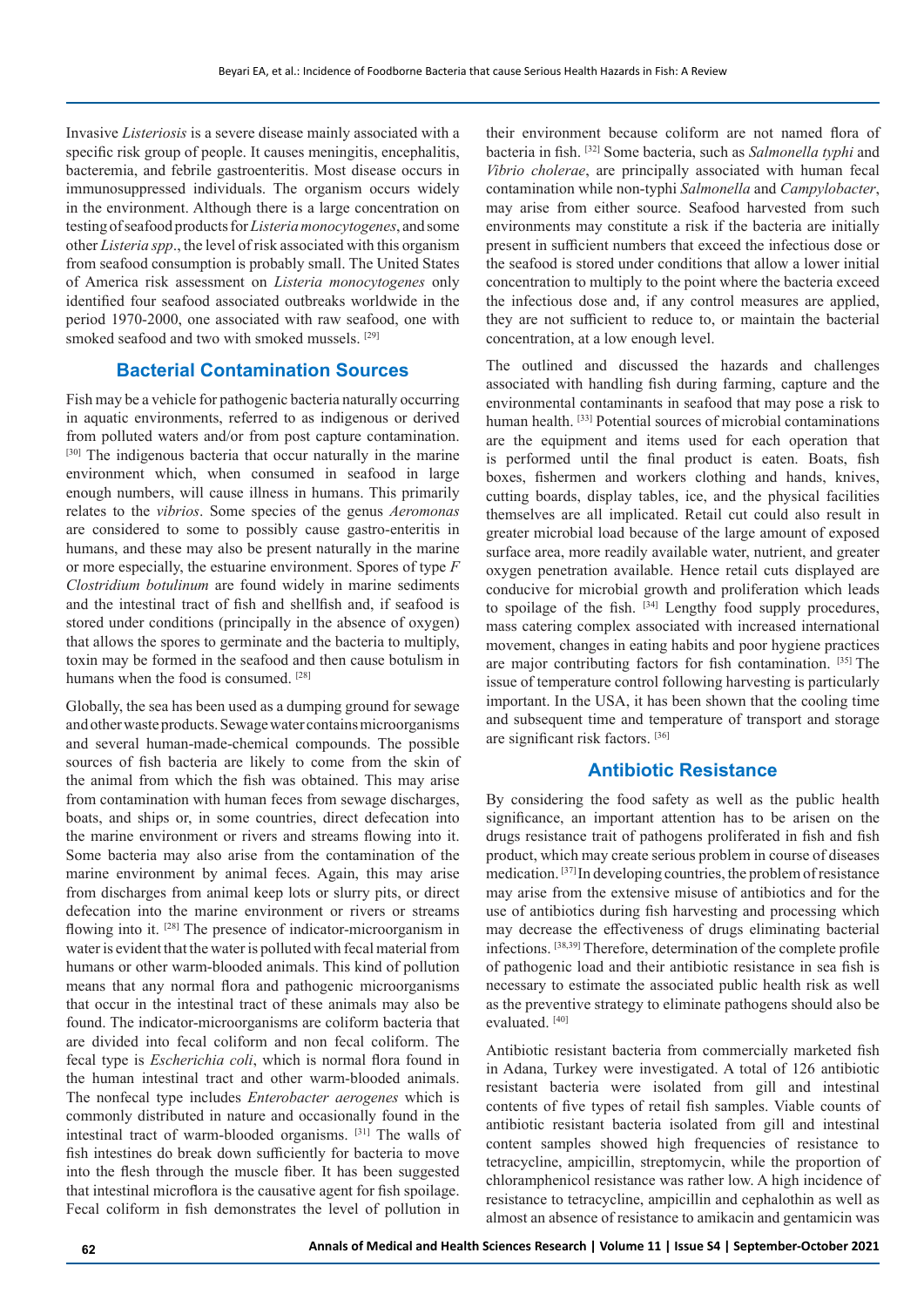found among selected isolates which represented the resistant bacterial population. These strains were predominantly resistant to 3 and 4 antibacterial. Isolates from gill exhibited resistance to as many as 7 antibiotics, whereas those from intestinal content were resistant to 5 or fewer antibiotics. These results indicate that retail fish studied were either contaminated with handling or commercial fishes residing in waters near the disposals of urban sewage, might play a role as carriers of antibiotic resistant bacteria, prompting a health risk to public health for fish consumers. [41]

## **Fish Preservation Methods**

Considering the popularity, nutritional and economic importance, it is necessary to maintain the microbiological quality of the sea fish as well as to establish the preventive mechanism, which can eliminate the microbial growth and hence may ensure the public health safety. Traditionally, fish preservation rely on the ice storage, rapid chilling, freezing, salting, drying, [42,43] smoking, heating, organic acids, use of antimicrobial antioxidants, edible coating and modified atmosphere packaging which can inhibit or eliminate microbial growth but the chance of cross contamination is left. [44-47] However, the application of ionizing radiation was afterwards found to effectively eliminate spoiling microorganisms in fresh and frozen sea foods. [48] Bacterial contamination is of paramount importance to the safety and shelf life of processed food. To optimize the microbiological quality of food, it is important to implement acceptable good manufacturing practices through adequate temperature control and training of personnel. Recommended training includes personal hygiene and the use of clean and hygienically controlled equipment, utensils and materials including water used during processing. [49]

## **Bacterial Species Isolated from Fishes**

Fish contamination has been extensively investigated along the Saudi coasts, but studies pertaining to bacterial pathogens are dismayed. Alikunhi et al. conducted qualitative assessment and molecular identification of culture-dependent bacteria in 13 fish species from three coastal sites and a local fish market in Jeddah, Saudi Arabia. Bacterial counts of gills, skin, gut, and muscle were examined on different media. Bacterial counts significantly differed between species, sources and feeding habits of examined fishes. Fishes from Area I had higher bacterial loads, coinciding with those in seawater and sediment from the same site, indicating direct association between habitat conditions and the levels of bacterial contamination. By feeding habit, detritivorous fish harbored higher counts than herbivorous and carnivorous species. Bacterial counts of skin were higher in fish from market than field sites, and positively correlated with other body parts indicating the relation of surface bacterial load on the overall quality of fish. *Rahnella aquatilis* and *Photobacterium damselae* were among the dominant species from fish muscle based on 16S rRNA sequencing. These species are known human pathogens capable of causing foodborne illness with severe antibiotic resistance. Also, *Vibrio harveyi*, *Aeromonas salmonicida*, *Psychrobacter faecalis*, *Aeromonas sp*. were isolated. Opportunistic pathogens, e.g. *Hafnia sp*. and Pseudomonas *stutzeri* were also identified. [4]

The bacterial flora occurring in brackish pond water, sediment, gills, and intestine of healthy tilapia cultured in Saudi Arabia, Al Qassim region, were estimated both quantitatively and qualitatively, and the isolates were identified to genus or species level. In total, 19 bacterial species were identified. The bacteria were predominantly Gram-negative rods (87%). Pond water and sediment bacteria influenced the bacterial composition of gills and intestine of tilapia. In contrast to gill bacteria, more diversification was observed in intestinal bacteria. The predominant bacterial species were *Vibrio parahaemolyticus*, *Vibrio carchariae*, *Vibrio alginolyticus*, *Chryseomonas sp*., *Vibrio vulnificus*, and *Streptococcus sp*. in all the populations except for the sediment population where Streptococcus sp. was replaced by *Shewanella putrefaciens*. *Vibrio spp*. (58% of the total isolates) dominated the total bacterial population. [50]

Rani et al. conducted a study to evaluate the hygienic quality and freshness of fish Indo-pacific King Mackerel ''*Scomberomorus guttatus*'' in Maduri district, Tamil Nadu, India through the investigation of the occurrence of bacteria which is an indicator for fish quality. Skin surface of the fish was examined. *Escherichia coli, Proteus vulgaris, Bacillus subtilis, Klebsiella pneumonia, Pseudomonas aeruginosa* and *Staphylococcus aureus* were identified by Biochemical tests: Indole, Methyl red, Voges-Proskauer, and Citrate tests (IMViC Tests). Among the six bacterial species *E. coli* and *K. pneumonia* were found in all the collected samples whereas other bacterial species were not found. Apart from the enteric- organisms, S. *aureus* encountered in this study are known enterotoxin producing agent and a microorganism which is poisonous. The result of this study revealed that raw fish sold in Madurai fish market has high contamination so the presence of the bacterial species has strongly suggested the urgent need to improve the quality control systems in Madurai fish market. [2]

In Iraq, there were isolating and identifying *Vibrios* bacteria that taken from multi-kinds of fresh and frozen fish from different fish markets. Kinds of fish isolated such as Suoboor tenualosailisha, silver carp (*Hypophthalmichthys molitrix*), beni (*Barbus sharpey*) and shanak (*Spondyliosoma cantharus*). About 210 fish were collected from Basrah market (big market in Basrah, Al-Ashar, Al- Tanoma and Khmsameel), while 150 fish were collected from silver carp, beni and shanak from Nasiriyah market (big market and Harj market), this collecting process of samples taken a period from 2-June to 30- November 2013. 30 positive samples from *Vibrios* were identified, such as, *Vibrio cholera* and *Vibrio fluvialis*. The study confirmed that fresh fish including these bacteria more than frozen fish Results. [51]

Antwi-Agyei and Maalekuu evaluated the level of microbial contamination of meat and fish products that are sold in two major markets in the Kumasi metropolis of the Ashanti Region in Ghana. Ten samples of different meat portions and fish samples each were selected from the two markets. By using different biochemical test, Pathogens like *Escherichia coli, Salmonella, Staphylococcus aureus, Pseudomonas spp.* and *Bacillus spp*. were isolated from both the meat and fish products. The study suggested that most of the meat and fish products that are sold are commonly contaminated with pathogenic microorganisms.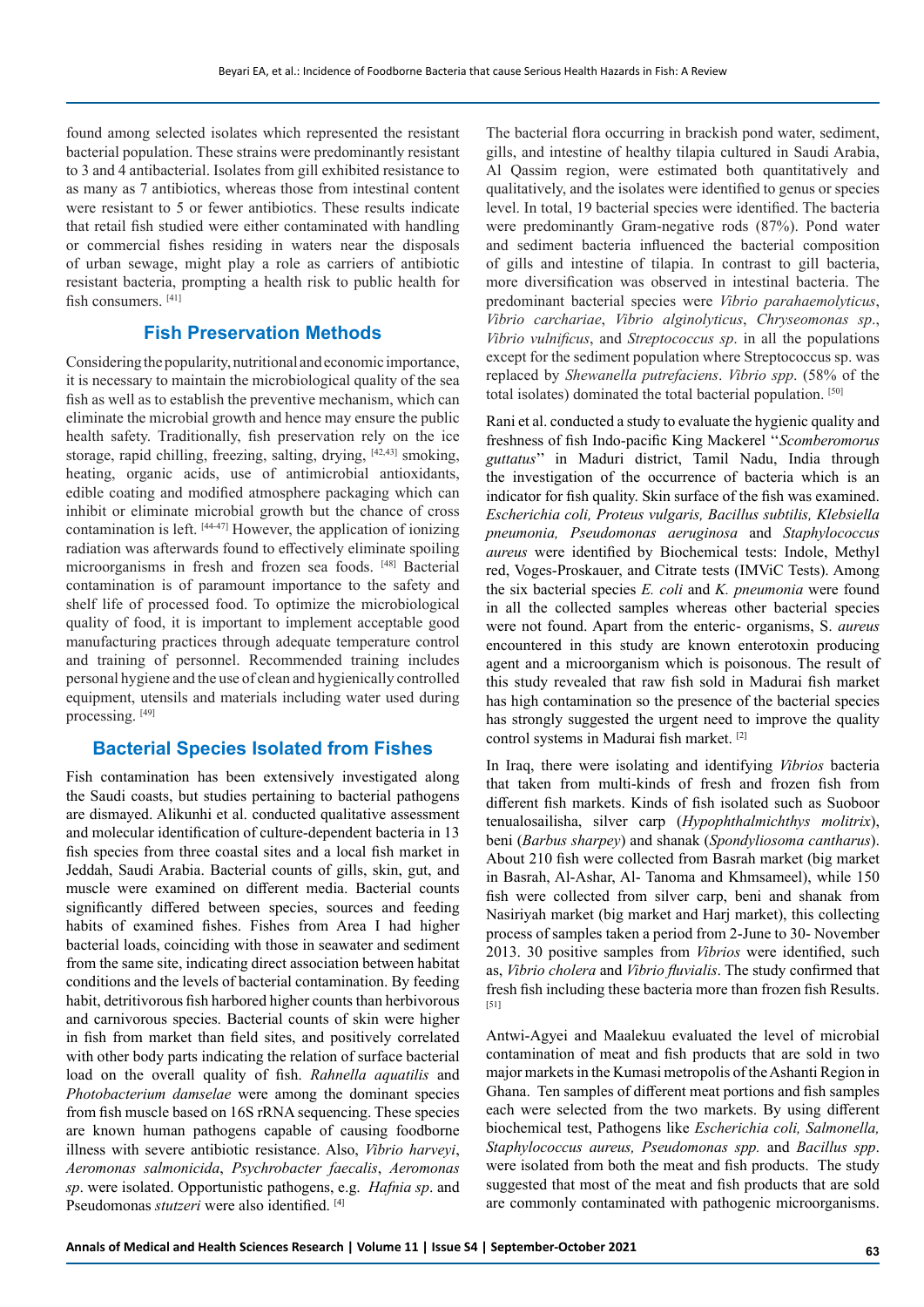[34] A study was undertaken to find out the total microbiological load and the presence of pathogenic microorganisms on food contact surfaces in seafood retail markets in the Sultanate of Oman. Microbiological and sanitary conditions on food contact surfaces in four retail fish markets were studied. Escherichia coli were obtained from samples collected from most food contact surfaces. Similarly, significant numbers of pathogenic bacteria such as *Salmonella sp., Staphylococcus aureus* and *Clostridium perfringens* were observed in microbiological samples from all fish markets. This study reveals the presence of contaminating and pathogenic bacteria in seafood retail outlets and the urgent need to improve the hygiene status of retail fish markets in the Sultanate of Oman. [52]

A study was conducted to determine the prevalence of *Listeria spp*. in fish obtained from Urmia fish markets, Iran. A number of 194 fish comprising *Oncorhynchus mykiss, Sander lucioperca, Cyprinus carpio, Hypophthalmiachthys molitrix, Abramis brama, Astacus leptodactylus* and *Silurus glanis* were obtained from different fish markets of Urmia from June 2009 to February 2010. *Listeria* isolation was performed in two stages including enrichment in cold and selective plating. After colony formation, to confirming the genus of the Listeria, a fragment of Prs gene using *Listeria* genus specific primers was amplified from isolated bacteria using Polymerase Chain Reaction (PCR). Results revealed that Listeria was isolated from 24 fish (12.37%). The highest prevalence of Listeria was observed in both A. *brama* and A. *leptodactylus* with 25%, while the lowest prevalence of Listeria was seen in S. *lucioperca* (9.7%). From the total of 24 Listeria isolates, five isolates (21%) were confirmed to be L. *monocytogenes*; seven isolates were L. *ivonoi* (29%) while L. *Seeligeri* was not isolated from any examined fish. The study showed that L. *monocytogenes* and other *Listeria* species are common contaminant of fish obtained from Urmia fish markets, and this may pose serious public health implications. [53]

A total of 78 raw retail fish samples from 30 freshwater and 48 marine fish were examined for the presence of Listeria, *Aeromonas*, and *Vibrio* species in Turkey. The overall incidence of *Listeria spp*. was 30% in freshwater samples and 10.4% in marine fish samples. *Listeria monocytogenes* (44.5%) was the most isolated species in freshwater fish, and *Listeria murrayi* (83.5%) was the most isolated species in marine fish samples. Motile *Aeromonas* were more common in marine fish samples (93.7%) than in freshwater fish samples (10%). *Vibrio alginolyticus*, *Vibrio fluvialis*, and *Vibrio damsela* were isolated only in marine fish samples, representing 40.9%, 38.6%, and 36.3% of *Vibrio* isolates, respectively. In freshwater and marine fish, the highest incidences of *Listeria* and *Aeromonas* were found in skin samples; the highest incidence of *Vibrio* in marine fish was found in gill samples. The location of *Listeria spp*. and *Listeria monocytogenes* in a fish was significantly different among freshwater fish. A high incidence of these bacterial pathogens was found in the brown trout (*Salmotrutta*) and horse mackerel (*Trachurus trachurus*). Handling of contaminated fish, cross-contamination, or eating raw fish might pose a health hazard, especially in immunosuppressed individuals, elderly people, and children. This study highlights the importance of bacterial pathogens in fish intended for human consumption, but more study is needed. [54]

The incidence of *Listeria spp*. in the salt-water edible fishes and in the environment of fish markets in Thessaloniki, Northern Greece was studied. One hundred and twenty raw/fresh fish bought at the fish markets of Thessaloniki (Northern Greece), were sampled, and tested for presence of *Listeria* species using a two-step enrichment procedure, followed by plating on two selective agars and subsequent biochemical identification of the isolates. Five fish samples were positive for *Listeria spp*. and in only one sample *Listeria monocytogenes* was detected. Also, 100 samples of knives, hands, boxes etc. were sampled and 18 samples were positive for *Listeria spp.* and five for *Listeria monocytogenes*. *Listeria innocua* was more common being detected in four fish samples and 13 environmental samples. *Listeria seeligeri* was detected only in one environmental sample. Study findings indicate that only a few fish were contaminated with *Listeria spp*., while the level of contamination of the environment of fish markets was higher. [55-58]

#### **Conclusion**

A survey of 50 different samples of fresh marine fish in Spain (conger, swordfish, sole, grouper and whiting) was conducted over a period of 5 months. Trays of fillets and steaks were obtained at retail level and tested for foodborne bacterial pathogens. *Vibrio cholerae* and Salmonella were not detected. Two samples (4%) yielded *Vibrio strains* carrying a DNA fragment specific for *Vibrioparahaemolyticus*. *Aeromonas* were found in 31 (62%) samples. All fish portions were positive for the *Aeromonas* hlyA gene and 38 for both aerA and hlyA genes, which may contribute to diarrhea-related virulence. The incidence of *Listeria monocytogenes* was 10%. Levels of Staphylococcus aureus lower were found in 15 (30%) samples. Numbers of presumptive *Clostridium* perfringens were detected in 42 (84%) samples. Edwardsiella tarda was detected in two samples of grouper fillets. Displayed portions of raw fish carried bacteria that can cause foodborne disease. The risk posed by fresh fish when properly cooked is low, but high when destined to be consumed raw, undercooked or very lightly processed.

The microbiological quality of six varieties of retail market traditionally cured fish in Morogoro, Tanzania was investigated over a five month period. The fish were contaminated with fecal coliforms, fecal streptococci, *Staphylococcus aureus*. Of fecal coliform, 45% of the isolates were Escherichia coli. About 25% of the S*taphylococcus aureus* isolates were coagulase positive. The results of this preliminary study emphasize the importance of proper processing and handling of fish in the tropics in order to safeguard public health.

#### **References**

- 1. Shamery GMRE. Studies on contamination and quality of fresh fish meats during storage. Egypt Acad J Biol Sci. 2010;2:65-74.
- 2. Rani MK, Chelladurai G, Jayanthi, G. Isolation and identification of bacteria from marine market fish *Scomberomorus guttatus* (Bloch and Schneider, 1801) from Madurai district, Tamil Nadu, India. J Parasit Dis. 2016;40:1062-1065.
- 3. Torpy JM, Lynm C, Glass R. Eating fish: Health benefits and risks. JAMA. 2006;296:1926.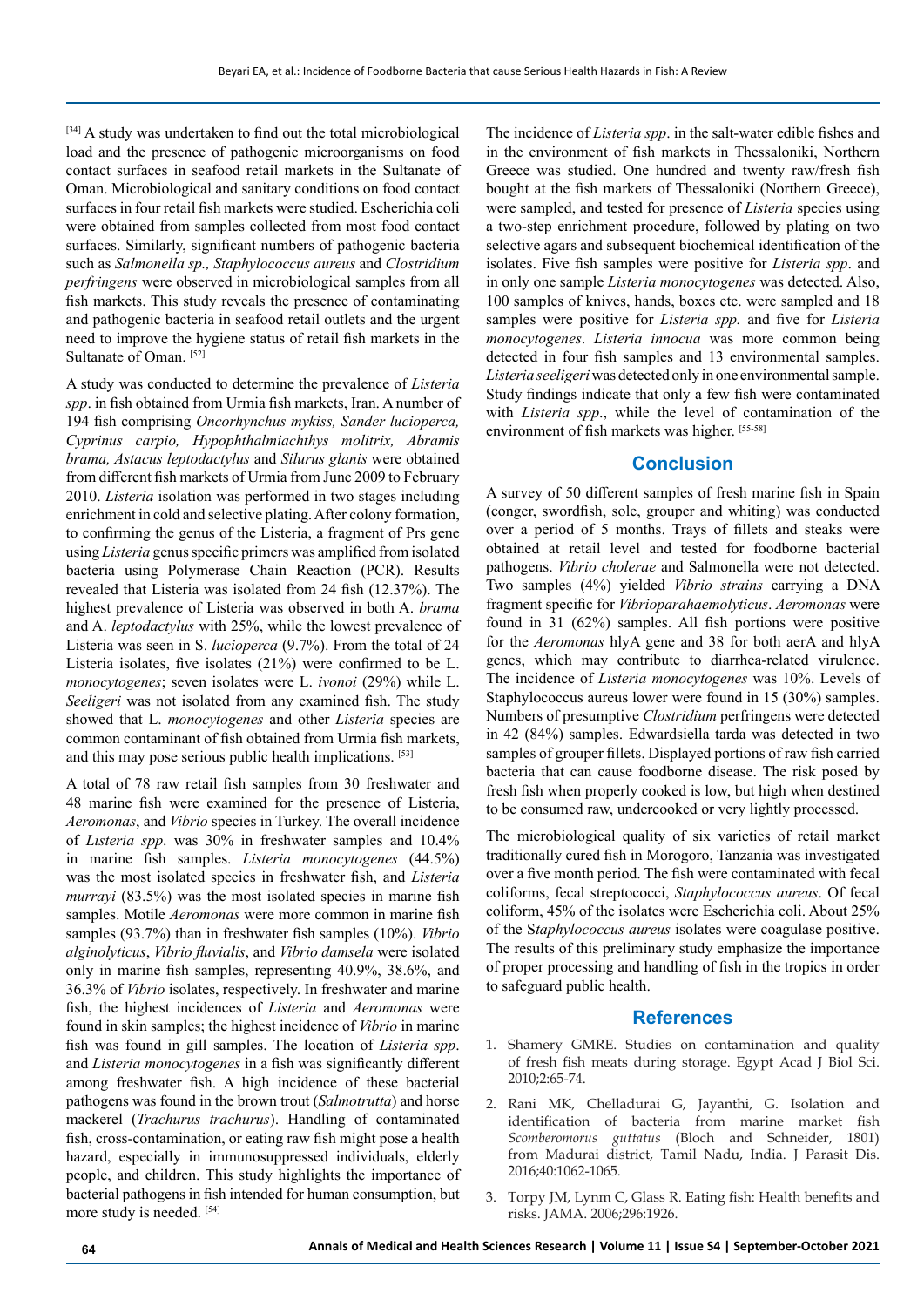- 4. Alikunhi NM, Batang ZB, AlJahdali H, Aziz MA, AlSuwailem AM. Culture-dependent bacteria in commercial fishes: Qualitative assessment and molecular identification using 16S rRNA gene sequencing. Saudi J Biol Sci. 2017;24:1105- 1116.
- 5. Acharjee M, Ahmed E, Munshi SK, Noor R. Validation of γ-irradiation in controlling microorganisms in fish. Nutr Food Sci. 2014;44:258-266.
- 6. Venugopal V, Shahidi F. Structure and composition of fish muscle. Food Rev Int. 1996;12:175-197.
- 7. Masniyom P. Deterioration and shelf-life extension of fish and fishery products by modified atmosphere packaging. Songklanakarin J Sci Technol. 2011;33:181-192.
- 8. Greenfield BK, Jay AD, Russell F, Cassandra R, David C, Gary I. Seasonal, interannual, and long-term variation in sport fish contamination, San Francisco Bay. Sci Total Environ. 2005;336:25-43.
- 9. Law RJ Hellou J. Contamination of fish and shellfish following oil spill incidents. Environ Geol. 1999;6:90-98.
- 10. Yoshimura M, YokodukaT. Radioactive contamination of fishes in lake and streams impacted by the Fukushima nuclear power plant accident. Sci Total Environ. 2014;482:184-192.
- 11. Hubanova N, Anna H, Roman N, Valentyna S, Oksana K, Nataliia G, et al. Accumulation of radionuclides in Dnipro reservoir fish. Ukr J Ecol. 2019;9:227-231.
- 12. Hewson I, Meyers MEJ, Fuhrman JA. Diversity and biogeography of bacterial assemblages in surface sediments across the San Pedro Basin, Southern California Borderlands. Environ Microbiol. 2007;9:923-933.
- 13. Novoslavskij A, Terentjeva M, Eizenberga E, Valciņa O, Bartkevičs V, Berziņs A. Major food borne pathogens in fish and fish products: A review. Ann Microbiol. 2016;66:1-15.
- 14. Novotny L, Dvorska L, Lorencova A, Beran V, Pavlik I. Fish: A potential source of bacterial pathogens for human beings: A review. Vet Med. 2004;49:343-358.
- 15. Diler O, Diler A. Quantitative and qualitative changes of the gastrointestinal microflora of pike-perch (*Stizostedion Lucioperca* L. 1758) in Egirdir Lake. Turkish J Vet Anim Sci. 1998;22:325-328.
- 16. Erkmen O, Bozoglu TF. Food microbiology principles into practice. 2016.
- 17. Guzman MC, Bistoni M, Tamagnini LM, Gonzalez RD. Recovery of Escherichia coli in freshwater fish, *Jenynsia multidentata* and *Bryconamericus iheringi*. Water Res. 2004;38: 2368-2374.
- 18. Apun K, Yusof AM, Jugang K. Distribution of bacteria in tropical freshwater fish and ponds. Int J Environ Health Res. 1999;9:285-292.
- 19. Toranzo AE, Novoa B, Romalde JL, Nunez S, Devesa S, Marino E, et al. Microflora associated with healthy and diseased turbot (*Scophthalmus maximus*) from three farms in northwest Spain. Aquaculture. 1993;114:189-202.
- 20. Ternhag A, Torner A, Svensson A, Ekdahl K, Giesecke J. Short-and long-term effects of bacterial gastrointestinal infections. Emerg Infect Dis. 2008;14:143-148.
- 21. Bienfang PK, DeFelice SV, Laws EA, Brand LE, Bidigare RR,

Christensen S, et al. Prominent human health impacts from several marine microbes: History, ecology, and public health implications. Int J Microbiol. 2011:1-15.

- 22. Garthwaite I. Keeping shellfish safe to eat: A brief review of shellfish toxins, and methods for their detection. Trends Food Sci Technol. 2000;11:235-244.
- 23. Watkins SM, Reich A, Fleming LE, Hammond R. Neurotoxic shellfish poisoning. Mar Drugs. 2008;6:431-455.
- 24. Clarence SY, Obinna CN, Shalom NC. Assessment of bacteriological quality of ready to eat food (Meat pie) in Benin City metropolis, Nigeria. Afr J Microbiol Res. 2009;3:390-395.
- 25. European centre for disease prevention and control. The European Union summary report on trends and sources of zoonoses, zoonotic agents and food‐borne outbreaks in 2013. EFSA J. 2015;13:3991.
- 26. Weber JT, Mintz ED, Canizares R, Semiglia A, Gomez I, Sempertegui R, et al. Epidemic cholera in Ecuador: Multidrug-resistance and transmission by water and seafood. Epidemiol Infect. 1994;112:1-11.
- 27. Hervio DH, Colwell RR, Derrien A, Pillot AR, Fournier JM, Pommepuy M. Occurrence of pathogenic vibrios in coastal areas of France. J Appl Microbiol. 2002;92:1123-1135.
- 28. Lee RJ, Rangdale RE, Croci L, Dominique HH, Solen L. Bacterial pathogens in seafood. In improving seafood products for the consumer 2008.
- 29. Crum NF. Update on Listeria monocytogenes infection. Curr Gastroenterol Rep. 2002;4:287-296.
- 30. Herrera FC, Santos JA, Otero A, Lopez MLG. Occurrence of foodborne pathogenic bacteria in retail prepackaged portions of marine fish in Spain. J Appl Microbiol. 2006;100:527-536.
- 31. Bahry SNA, Mahmoud IY, Belushi KA, Elshafie AE, Harthy AA, Bakheit CK. Coastal sewage discharge and its impact on fish with reference to antibiotic resistant enteric bacteria and enteric pathogens as bio-indicators of pollution. Chemosphere. 2009;77:1534-1539.
- 32. Emikpe BO, Adebisi T, Adedeji OB. Bacteria load on the skin and stomach of *Clarias gariepinus* and *Oreochromis niloticus* from Ibadan, Southwest Nigeria: Public health implications. J Microbiol Biotechnol. 2011;1:52-59.
- 33. Yagoub SO. Isolation of *Entero bacteriaceae* and *Pseudomonas* spp. From raw fish sold in fish market in Khartoum state. J Bacteriol Res. 2009;1:85-88.
- 34. Agyei PA, Maalekuu B. Determination of microbial contamination in meat and fish products sold in the Kumasi metropolis (A case study of Kumasi central market and the Bantama market). MRJASSS. 2014;2:38-46.
- 35. Hedberg CW, Levine WC, White KE, Carlson RH, Winsor DK, Cameron DN, et al. An international foodborne outbreak of shigellosis associated with a commercial airline. J Med Appli. 1992;268:3208-3212.
- 36. https://www.fda.gov/food/cfsan-risk-safetyassessments/quantitative-risk-assessment-public-healthimpact-pathogenic-vibrio-parahaemolyticus-raw-oysters.
- 37. Tenover FC. Mechanisms of antimicrobial resistance in bacteria. Am J Med. 2006;119:3-10.
- 38. Dutta S, Hassan MR, Rahman F, Jilani MSA, Noor R. Study